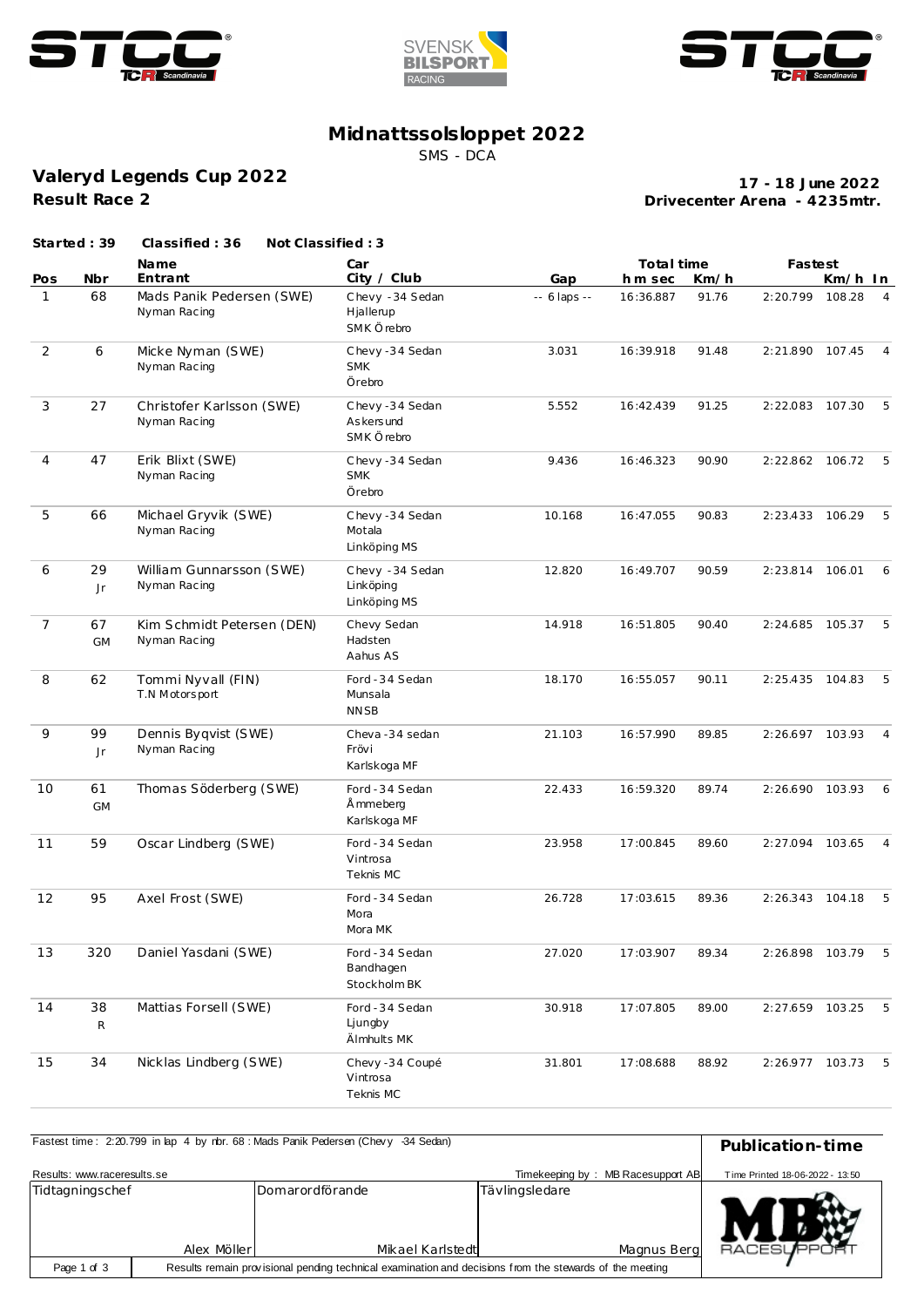





## **Midnattssolsloppet 2022**

SMS - DCA

**Valeryd Legends Cup 2022 Result Race 2**

**Drivecenter Arena - 4235mtr. 17 - 18 June 2022**

|     | Started: 39     | Classified: 36                                    | Not Classified: 3                                 |          |            |       |                 |         |                |
|-----|-----------------|---------------------------------------------------|---------------------------------------------------|----------|------------|-------|-----------------|---------|----------------|
|     |                 | Name                                              | Car                                               |          | Total time |       | Fastest         |         |                |
| Pos | Nbr             | Entrant                                           | City / Club                                       | Gap      | hm sec     | Km/h  |                 | Km/h In |                |
| 16  | 44              | Rasmus Eriksson (SWE)<br>Nyman Racing             | Chevy - 34 Sedan<br>Klagshamn<br>Malmö AK         | 37.131   | 17:14.018  | 88.46 | 2:28.970        | 102.34  | 5              |
| 17  | 9               | Mikael Dalin (SWE)                                | Chevy - 34<br>Göteborg<br>Falkenberg MK           | 38.956   | 17:15.843  | 88.31 | 2:28.680 102.54 |         | 5              |
| 18  | 53<br>${\sf R}$ | Fredrik Stenmark (SWE)                            | Cheva-37<br>Skellefteå<br>Skellefteå MS           | 39.218   | 17:16.105  | 88.28 | 2:28.710 102.52 |         | 6              |
| 19  | 16<br><b>GM</b> | Anders Henriksson (SWE)                           | Ford - 34 Sedan<br>Lidingö<br><b>SSK</b>          | 45.377   | 17:22.264  | 87.76 | 2:30.616 101.22 |         | - 5            |
| 20  | 49<br><b>GM</b> | Magnus Berggren (SWE)<br>Olofs son Åkeri Sors ele | Ford - 34 Sedan<br>Sorsele<br>Nalovardo RC        | 45.675   | 17:22.562  | 87.74 | 2:30.255 101.47 |         | 6              |
| 21  | 48<br>${\sf R}$ | André Berggren (SWE)                              | Ford - 34 Sedan<br>Skellefteå<br>Skellefteå MS    | 47.479   | 17:24.366  | 87.58 | 2:29.829 101.76 |         | 5              |
| 22  | 18<br>Jr        | Junior Jonsson (SWE)<br>Nyman Racing              | Ford -37 Coupe<br>Mantorp<br>V:a Östergötlands MK | 49.850   | 17:26.737  | 87.39 | 2:31.327 100.75 |         | 5              |
| 23  | 11<br><b>GM</b> | Magnus Bergström (SWE)                            | Cheva-37 Coupe<br>Piteå<br>Piteå MS               | 54.176   | 17:31.063  | 87.03 | 2:33.312        | 99.44   | 6              |
| 24  | 45<br><b>GM</b> | Mikael Hägerström (SWE)                           | Chevy -34 Coupé<br>Tvååker<br>Falkenberg MK       | 54.590   | 17:31.477  | 86.99 | 2:31.034        | 100.94  | 6              |
| 25  | 55              | Anders Vikström (SWE)                             | Ford - 34 Sedan<br>Stockholm<br><b>KAK</b>        | 55.787   | 17:32.674  | 86.89 | 2:32.693        | 99.85   | 5              |
| 26  | 82              | Samuel Melander (SWE)                             | Piteå<br>Piteå MS                                 | 59.948   | 17:36.835  | 86.55 | 2:32.623        | 99.89   | 5              |
| 27  | 33              | Johannes Lundberg (SWE)                           | Arvidsjaur<br>Älvsbyns MS                         | 1:00.361 | 17:37.248  | 86.52 | 2:33.347        | 99.42   | 5              |
| 28  | 51              | Niklas Halén (SWE)                                | Ford-34 Sedan<br>Jäma<br>Linköping MS             | 1:07.119 | 17:44.006  | 85.97 | 2:33.466        | 99.34   | 5              |
| 29  | 74              | Niklas Jerringe (SWE)                             | Ford - 34 Sedan<br>Märsta<br><b>KAKÖstra</b>      | 1:10.692 | 17:47.579  | 85.68 | 2:33.381        | 99.40   | 5              |
| 30  | 64<br>$GM + R$  | Kim Qvarnlöf (SWE)                                | Ford - 34 Sedan<br>Skelleftehamn<br>Skellefteå MS | 1:11.948 | 17:48.835  | 85.58 | 2:33.253        | 99.48   | $\overline{4}$ |

|                                                                                                                        |                  | Fastest time: 2:20.799 in lap 4 by rbr. 68 : Mads Panik Pedersen (Chevy -34 Sedan) |                |                                   |                                 |
|------------------------------------------------------------------------------------------------------------------------|------------------|------------------------------------------------------------------------------------|----------------|-----------------------------------|---------------------------------|
|                                                                                                                        | Publication-time |                                                                                    |                |                                   |                                 |
| Results: www.raceresults.se                                                                                            |                  |                                                                                    |                | Timekeeping by: MB Racesupport AB | Time Printed 18-06-2022 - 13:50 |
| Tidtagningschef                                                                                                        |                  | <b>IDomarordförande</b>                                                            | Tävlingsledare |                                   |                                 |
|                                                                                                                        | Alex Möller      | Mikael Karlstedt                                                                   |                | Magnus Berg                       | <b>RACESLIPPO</b>               |
| Results remain provisional pending technical examination and decisions from the stewards of the meeting<br>Page 2 of 3 |                  |                                                                                    |                |                                   |                                 |